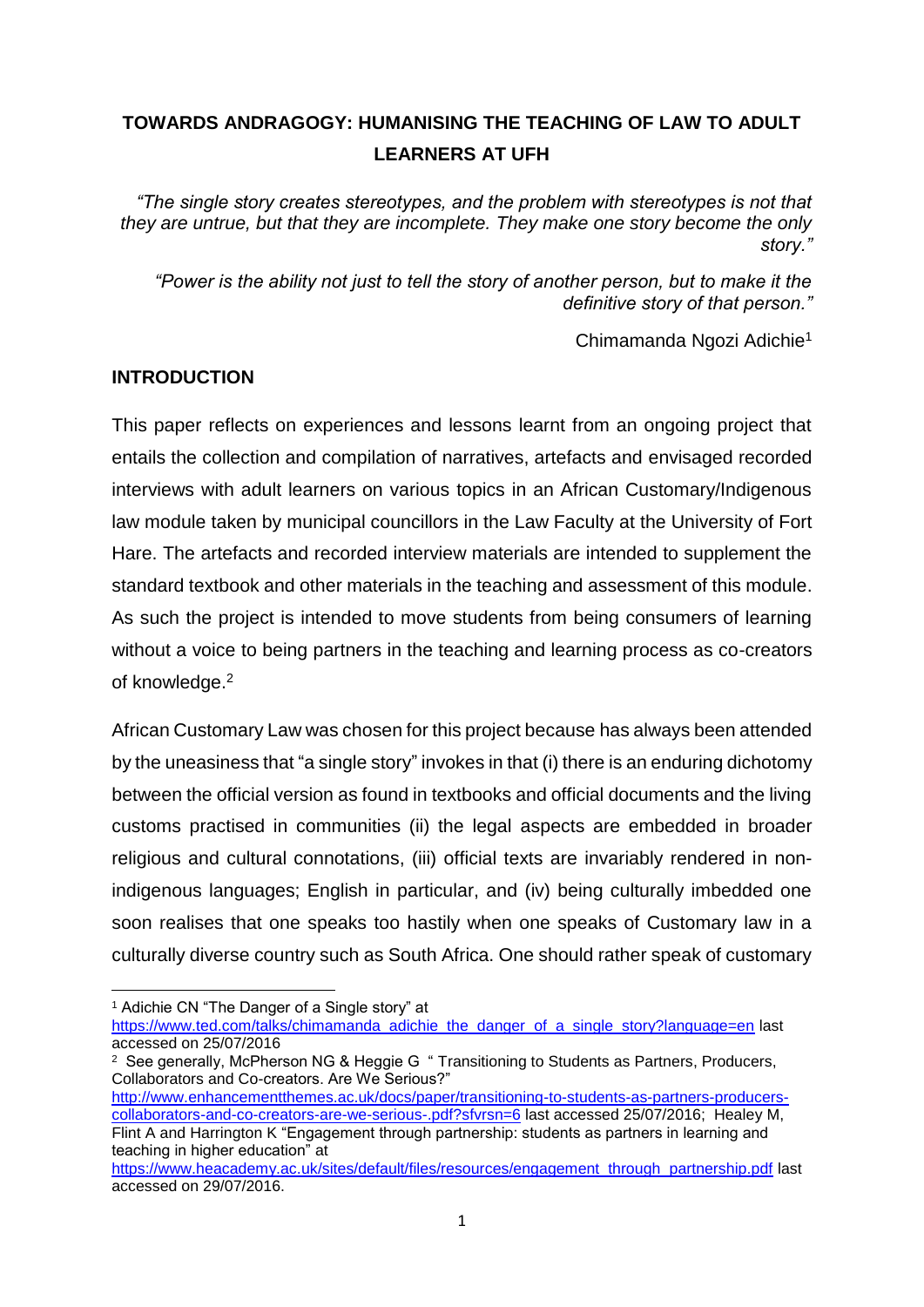laws so as to capture the highly localised nature of customary law as it is associated with cultural homogeneity.

The aims of the project are (i) to democratise the design and content of curriculum through collaboration and consensus building; (ii) to acknowledge and tap into the experiential subject knowledge of students obtained in authentic social settings; and (iii) to enhance the learning experience of adult learners and, hopefully, the chances of success. These aims were inspired by Hoppers's assertion that "…knowledge paradigms of those excluded and epistemologically disenfranchised [now] move centre stage, acquire agency and demand a new synthesis…" <sup>3</sup>

In particular this project adopts a peer centred process that (i) is rooted in processes of dialogue and meaning making, (ii) raises the bar of self-discipline and accountability, (iii) focuses on the praxis that combines new knowledge with meaning making through learning cycles, action and reflection, and (iv) recognizes the diversity of knowledge and experience of students. 4

#### **INSTITUTIONAL CONTEXT**

 $\overline{a}$ 

The University of Fort Hare, within the general context of South Africa's seminal constitutional values of dignity, equality and freedom<sup>5</sup> and its Charter of Ethical Principles and Values has committed itself to a just, humanising and collaborative pedagogy<sup>6</sup>. This, among other things, has meant (for the writer) the adopting an emancipatory and social constructivist perspective of teaching and learning.

However, this has proved to be considerably challenging when it comes to legal teaching. Law teaching presents a context where progressives often see legal education as being characterised by classrooms that are "hierarchical with a vengeance" and that any student participation is but "pseudo participation."<sup>7</sup> It is a context in which, even the use of the Socratic Method (usually seen as promoting

<sup>&</sup>lt;sup>3</sup> Hoppers CAO "Education, culture and society in a globalizing world: implications for comparative and international education" *Compare: A Journal of Comparative and International Education* Vol. 39, No. 5, September 2009, 601–614 at 602.

<sup>4</sup> These values and approaches are as espoused the University of Fort Hare Teaching and Learning Policy-see *loc cit* n7.

<sup>5</sup> Constitution of the Republic of South Africa 1996 s7.

<sup>6</sup>see<http://wvw.ufh.ac.za/?q=ethical-principles-and-values> accessed June 2016; see also generally <http://www.ufh.ac.za/tlc/sites/default/files/UFHTeachingandLearningPolicy.pdf>

<sup>7</sup> Kennedy D "Legal Education as Training for Hierarchy" *Journal for Legal Education* 32 1982 591.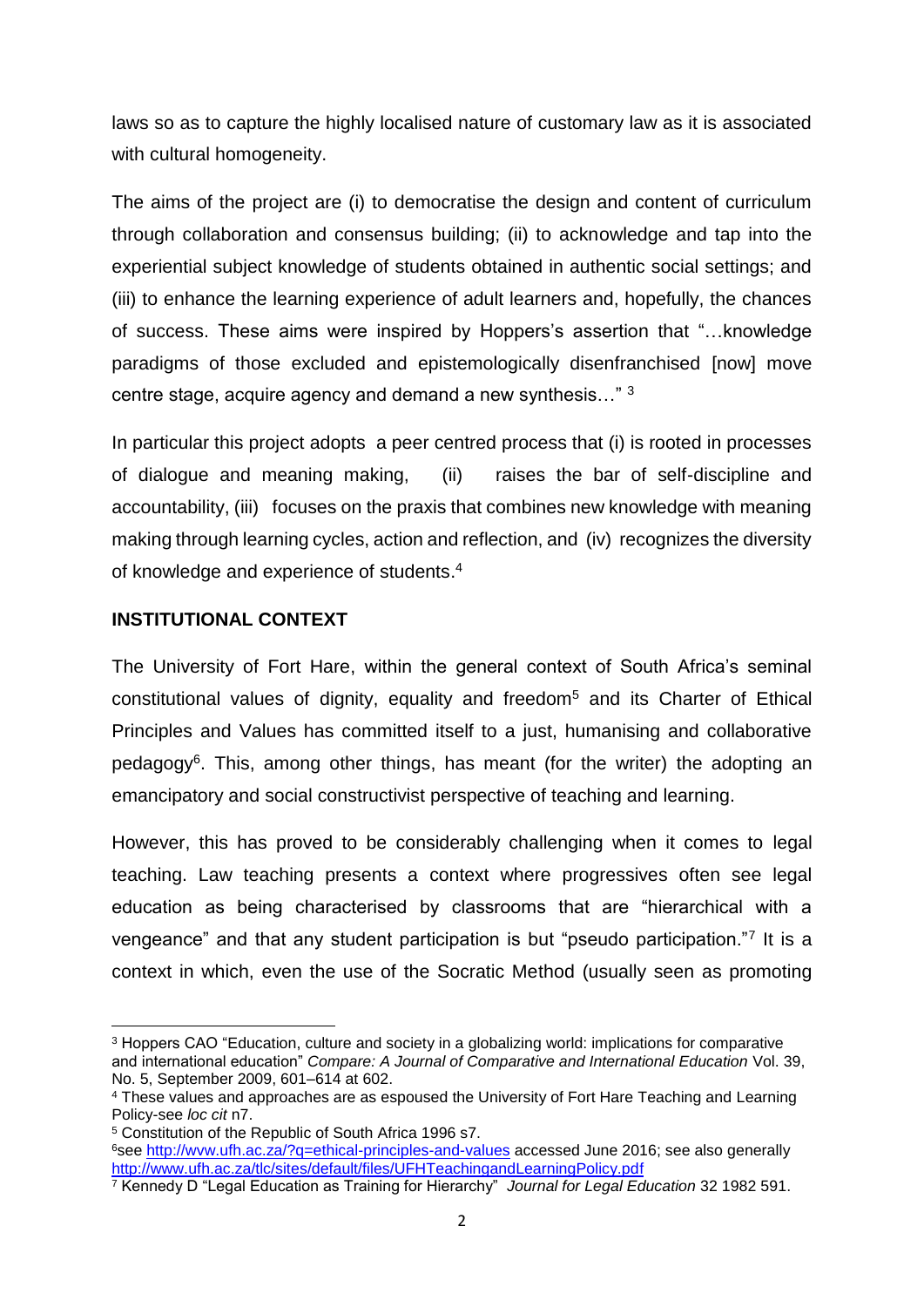autonomy) is seen as subjecting the student to a situation where "one struggles desperately...to read a mind that is determined to elude you". This represents an abiding tension between efforts to democratise and humanise the teaching and learning space and enhance epistemological access on the one hand and the fact that the traditional law classroom and curriculum "suggest at once the patriarchal family and a Kafkalike riddle state." <sup>8</sup>

#### **PROGRAMME AND PROFILE OF LEARNERS**

The Law Faculty at Fort Hare offers a Diploma in Local Government Law & Administration (and ancillary credit bearing short courses) for which the writer is responsible as a lecturer and programme coordinator. This programme was designed at the request of the South African Local Government Association (SALGA) as part of the University's contribution to capacity building in local government. The targeted students are, up to now, exclusively elected representatives/councilors (90%) and officials working in municipalities who study part time through block release.

The students who register for these programmes are (typically) adult learners.<sup>9</sup> A few of them have tertiary qualifications such as teachers' and other diplomas while even fewer have degrees. The majority obtained a school leaving certificate at matric and yet others did not complete or did not pass matric. As such quite a number of students have been admitted through mature age exemption (23 years old and above) and age exemption (45 years old and above). They are also subject to the pressures of political office. It seems that a great majority of them, while possessing considerable experiential knowledge regarding law and public administration issues in local government seem not to cope very well with large tracts of legal and other texts (content) and as such the pass rates have been very low and the dropout rate very high.

Hitherto, our approach had been that, in order to maintain the parity esteem and equivalent quality of this adult targeted Diploma programme the "rigour" had to be the

**.** 8 *Ibid.*

<sup>9</sup> The definition of "adult learner" adopted in this project is one that refers to lifelong learners who generally are 23 years or older, and/or have additional responsibilities such as family, career, community, and are seeking a degree or other educational offering (credit or non-credit) to enhance their professional and/or personal lives. See Buchler *et al* "Equity access and success: Adult learners in public higher education" 123 in *Review of Higher Education in South Africa: Selected Themes* CHE August 2007.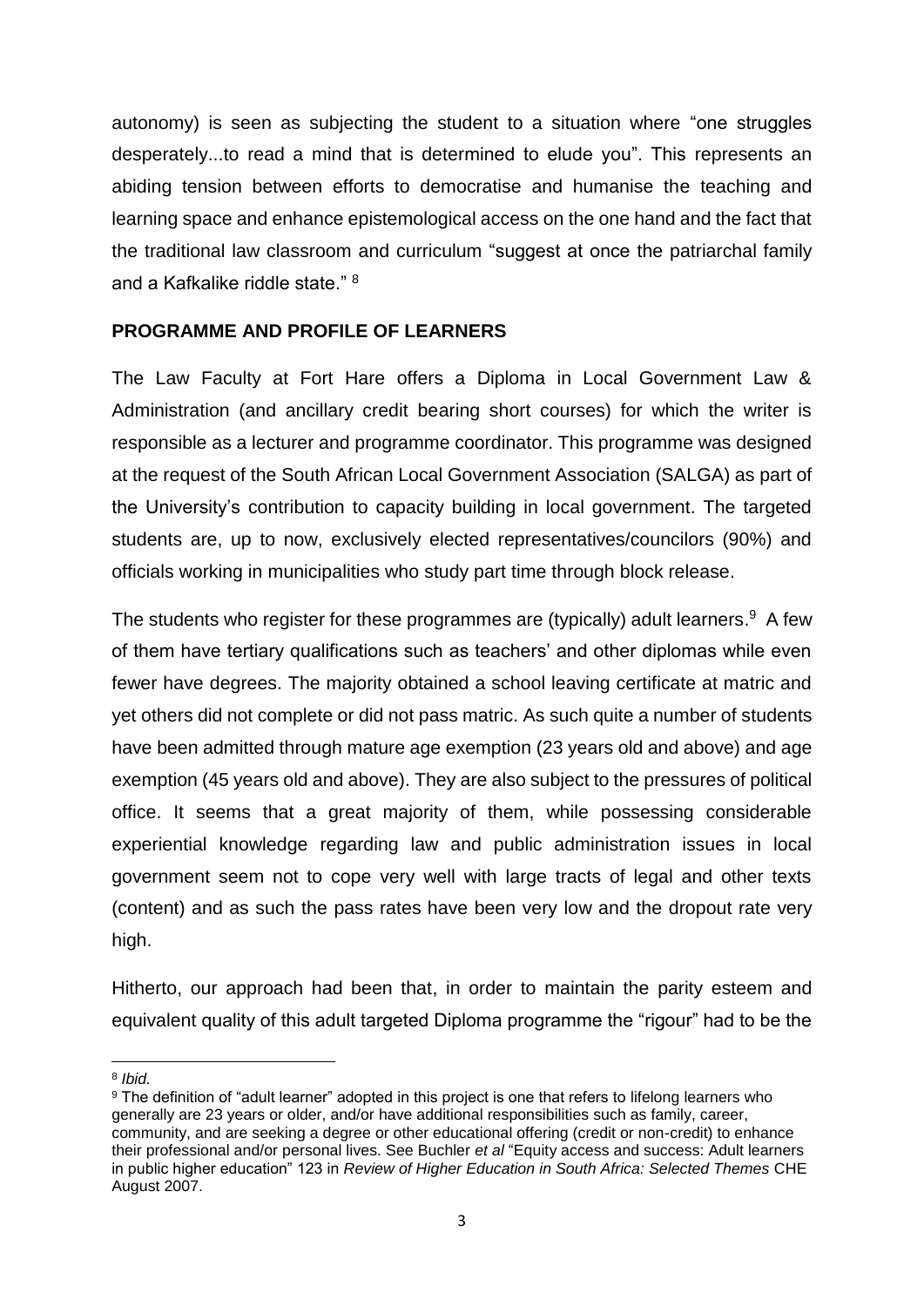same as that of traditional/regular undergraduate programmes. This, in our practice, meant that the content, delivery and assessment practices, in particular, were designed and carried out along the same lines as those of regular undergraduate programmes. Clearly, while the programme had been introduced with broadening formal access to higher education we had not paid sufficient attention to epistemological access.

#### **RESEARCH QUESTIONS**

The following questions that framed a similar study<sup>10</sup> are germane and for the research problem for this project: (i) How do our current practices mediate adult learner participation or exclusion across the continuum of formal and informal learning?; (ii) Do these practices favour some socio-economic categories of learners more than others? and; (iii) What can be done to ensure that adult learners have greater prospects for access (including epistemological access and cognitive justice) as well as success?

#### **THEORETICAL BASIS OF STUDY**

**.** 

In designing, implementing and reflecting on the project the writer borrows liberally from Vygotsky's social constructivism, Friere's *Pedagogy of the Oppressed* and more particularly from Wally Morrow's scholarship on epistemological access as well as on principles of andragogy as espoused by such writers as Malcolm Knowles. Other concepts that resonate with the project include collaborative learning, cognitive justice and therefore, in a modest way, decolonisation of the curriculum.

Social constructivism emphasizes the collaborative nature of learning and represents a departure (attributed to Vygotsky) from other cognitivist theorists such as Piaget and Perry who espoused learning apart from social context. Vygotsky emphasised learning as a process by which learners intergraded into a knowledge community, therefore language and culture would play a significant role. Similarly Williams points out that "knowledge is socially created, not individually discovered, and it is created through a process that involves emotion as well as reason"

<sup>10</sup> Osman R & Castle J "Making Space for Adult Learners in Higher Education" *SAJHE* 20 (4) 2006 pp. 515 527 at 515.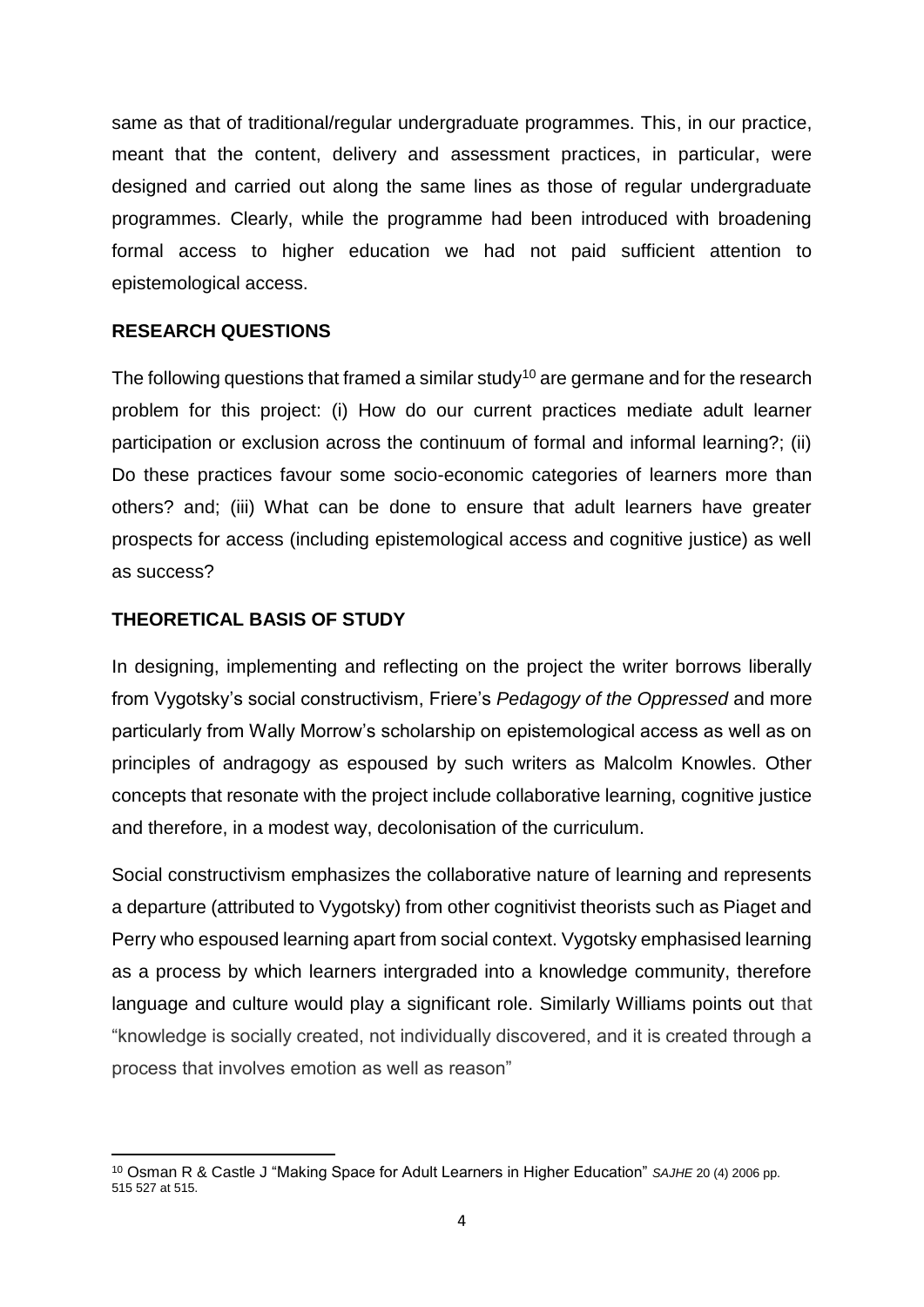It is also Vygotsky who famously asserted that, "Through others we become ourselves."<sup>11</sup> This adage resonates with the universal African Customary maxim of "*umntu ngumntu ngabantu*" otherwise better known by its truncation, *Ubuntu*. This notion of Ubuntu is often neatly and concisely translated into "I am because we are' or more elaborately as a philosophy or quality that includes the essential human virtues of compassion and humanity.

It is against this backdrop that within the Fort Hare context the writer has sought to understand the institution's commitment to humanising pedagogy. The University's commitment premised on the understanding that, "Humanising pedagogy allows for the engaging of critical dialogue with students and other partners as equals; recognizing and respecting the values, ideas, needs and histories of our communities."<sup>12</sup> The philosophy is imbued with ideas that resonate with this project including peer centeredness, the integration of values of *Ubuntu*, recognition of the diversity of knowledge and student experiences as well as multiculturality etc.

Further and more specifically the intervention that is being implemented in this project is informed by principles of andragogy owing to the profile of students involved. Andragogy is defined as "the science of teaching adult learners…"<sup>13</sup> As Knowles asserts, in distinguishing andragogy<sup>14</sup> from pedagogy, instruction should take into account the wide range of different backgrounds of learners; **learning materials and activities should allow for different levels/types of previous experienc**e…and, since adults are self-directed, instruction should **allow learners to discover things and knowledge for themselves without depending people.** However they will be provided guidance and help when mistakes are made.

Among other considerations recognition of these principles meant move away from a taught curriculum towards a learning curriculum which draws resources from within

**.** 

<sup>11</sup> Daniels H & Wertsch JV *The Cambridge Companion to Vygotsky* Cambridge University Press 2007 56.

<sup>12</sup> See n7 above.

<sup>&</sup>lt;sup>13</sup> Laher S "Reflections on teaching undergraduate psychology to part-time adult students" *South African Journal of Psychology*, 37(2) 2007 383–388.

<sup>14</sup> Knowles in *The Modern Practice of Adult Education: From Pedagogy to Andragogy,* also defined andragogy as "the art and science of helping adults learn" 1980 43.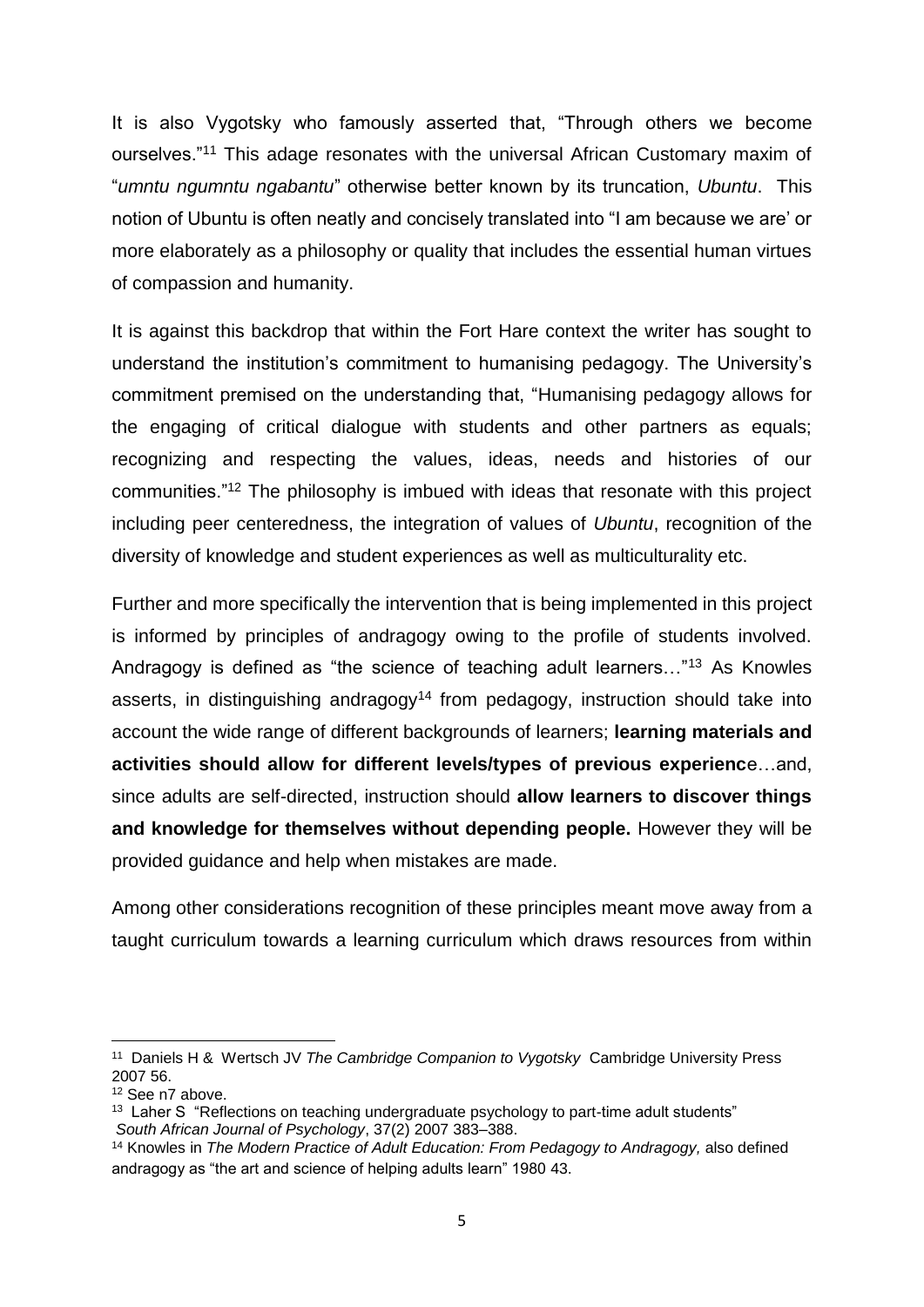and outside the formal setting as well as according respect for tacit knowledge and for dispersed knowledge; knowledges not necessarily recognised in formal education.

Susan Imel puts its most succinctly when she points out that, "The major assumptions underlying these practices [that inform andragogy] are empowerment, teacher as learner, joint knowledge construction, critical reflection, student voice, and dialogue."<sup>15</sup>

# **PROJECT DESIGN AND IMPLIMENTATION**

In the collection of artefacts and in deciding which of them would go into the reader a modified version of the jigsaw learning method was adopted. This method was preferred because it is a cooperative learning method that emphasizes shared responsibility by encouraging listening, engagement, and empathy.<sup>16</sup>



*The Jigsaw Cooperative Learning Method*<sup>17</sup>

## **PRELIMINARY PROJECT OUTCOMESAND REFLECTIONS**

1

<sup>15</sup> Imel S "How Emancipatory Is Adult Learning?" Myths and Realities No.6 1999 College of Education Ohio State University at<http://www.calpro-online.org/eric/docs/mr00021.pdf> <sup>16</sup> "Jigsaw Strategy" Schreyer Institute for Teaching Excellence: Penn State at <https://www.schreyerinstitute.psu.edu/pdf/alex/jigsaw.pdf> last accessed 25/07/2016. <sup>17</sup> See Persico D. & Pozzi F "Collaborative techniques and strategies in Computer Supported Collaborative Learning (CSCL)" at<http://www.cscl-book.itd.cnr.it/techniques.htm> for the diagram.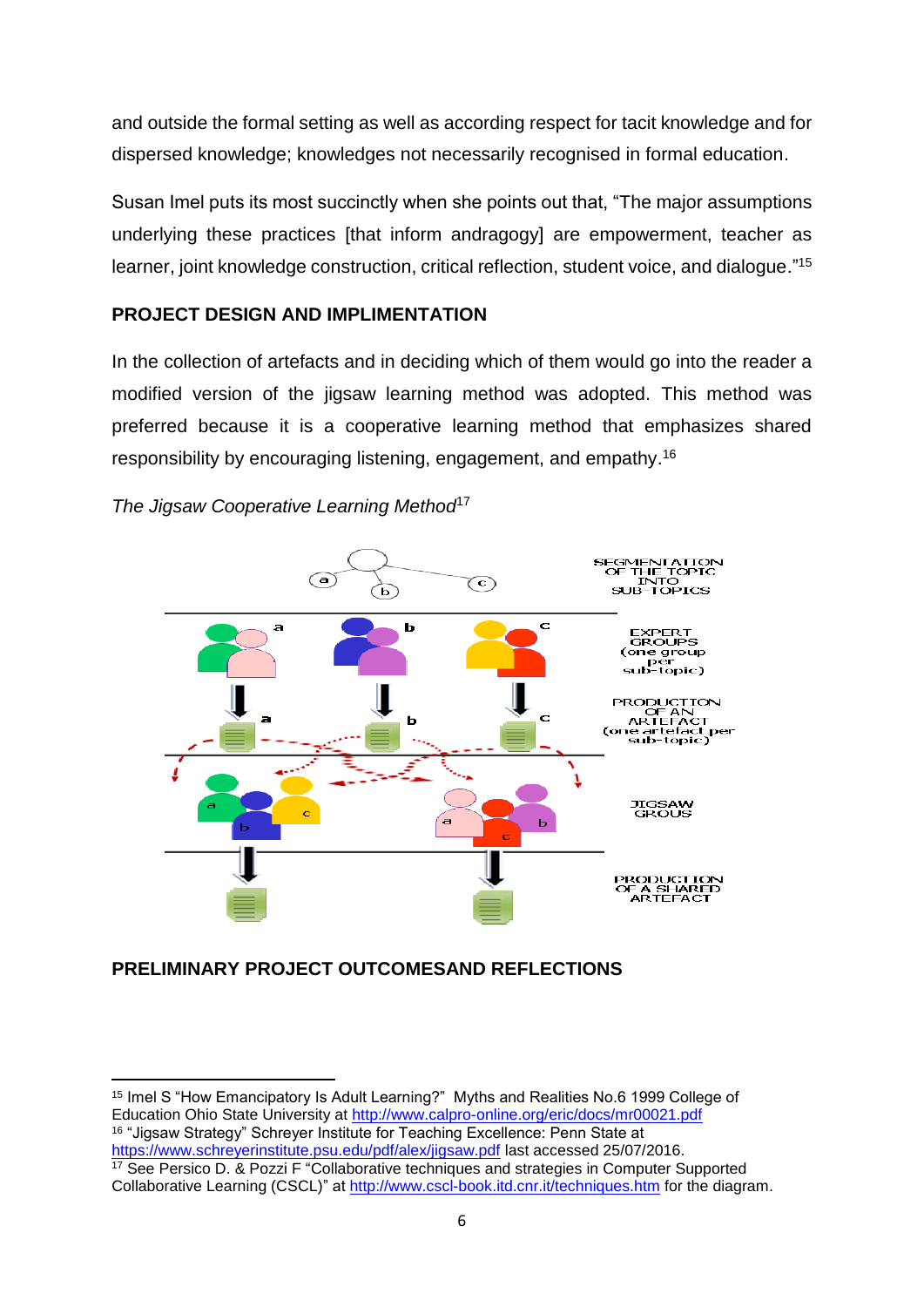At the time of writing this report the project had not progressed as far as initially envisaged. This was owing to incidents of student unrest and, more particularly that in planning the project I had not anticipated the disruptive effect of this being a local government election year on the target students. As a result while the areas and subareas of customary law had been identified, groups and subgroups formed and allocated tasks as well as materials sourced and submitted the exercise in consensus building on what would go into the final reader had not been completed. In this regard one must also concede that there was some naivety when it comes to the time cost of consensus building exercises. Consequently the evaluation had not been completed either. However a number of observations and comments can be made on the work done to date since making a case for the adoption of principles of andragogy and, in particular, the democratisation of content sourcing and creation were also ends of themselves.

First, going into this project I was aware of some tension that may lie between some the fundamental values that underpinned it, in particular between emancipation and critical reflection (including self-reflection). This is due to the fact that, "When learner experience is placed at the center of educational practice, it becomes privileged and may be treated as a source of authentic knowledge, rather than being examined critically."<sup>18</sup> This potential dilemma could in turn clash with the transformative aim of the project, especially when one takes into account the fundamentally patriarchal and group oriented nature of African Customary Law in an egalitarian modern democracy that champions individual rights.

Secondly, considering that this is a project meant, among other things, to be emancipatory since it promotes cognitive justice by giving students greater agency and autonomy and a departure from "the danger of a single story", one of the surprises to come out of the project is that most students collected materials/artefacts that are typically used in traditional classroom such as case law reports and extracts from theses and other academic writing. The latter were also exclusively from law and not even from cognate disciplines such as anthropology or sociology, for example.

Having engaged with Paulo Friere's *Pedagogy of the Oppressed* this made one wonder whether this was a manifestation of what he calls "Self-deprecation… of the

**<sup>.</sup>** <sup>18</sup> *Ibid.*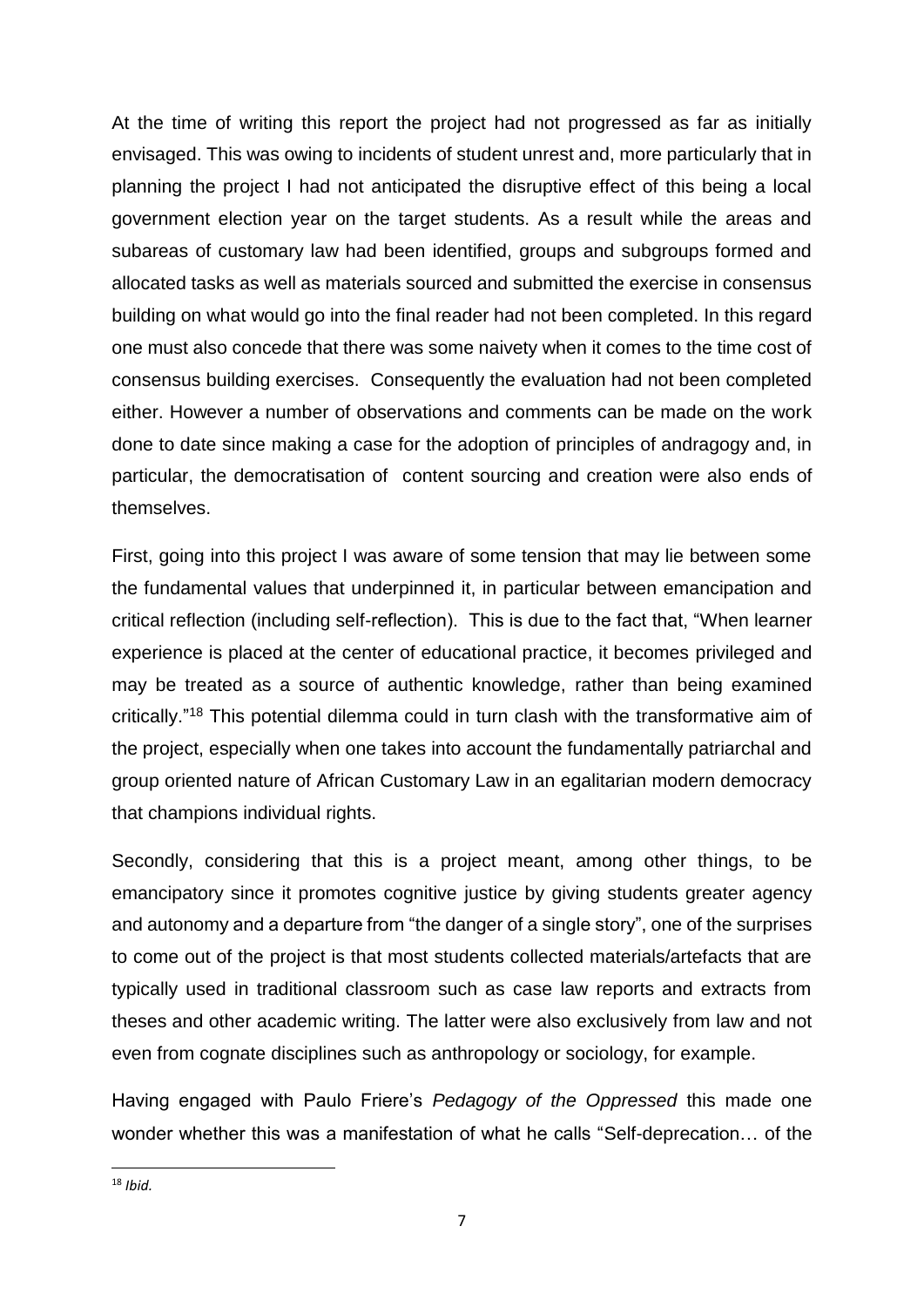oppressed, which derives from their internalization of the opinion that the oppressors hold of them." He goes further to crisply point out, "Almost never do they realize that they, too, 'know things' they have learned in their relations with the world....."<sup>19</sup>However upon further reflection one supposes that it may well be that some students, while eager to contribute to the design and content of the curriculum, they might still prefer the less radical intervention of doing so within the confines of the traditionally recognised curriculum and discourse of the discipline. This point may well become clearer when the evaluation is complete.

Thirdly, I also found difficulty in dealing with students who were not inclined to participate in collaborative group activity. They were keen to contribute artefacts of their choice but not within a group context. However, group participation was important in order to achieve the peer centered, dialogic and consensus based aspects of the project. Nevertheless I also knew that students have different learning preferences (something the project also aimed to recognise). In particular I was mindful that the choice of individuals to work alone might have been an attempt on their part to ensure that their authentic voices do not get muted in a process that often turned, not on qualitative considerations, but on simple majoritarian outcomes. The problem with simple majoritarian outcomes is that they may sometimes not stem from sufficiently meaningful and critical reflection but other considerations largely based on convenience. This same dynamic also brought to the fore of the possible tension between group and individual emancipation and autonomy.

Furthermore, even though the interdependent aspect of the jigsaw method is intended to ameliorate one of the tenacious problems of group work; freeloading, it also proved to be highly risky to the completion of the project. Where there were students who, for one reason or another, such as protracted service delivery protests or other political and financial challenges, were unable to pull their weight the entire project was in ajeopardy because of gaps in the areas allocated to them.

On the upside several of the project's aims have been and continue to be realised. The exercise has created a space for orature and other forms of knowledge and types

**<sup>.</sup>** 19 Freire P *Pedagogy of the Oppressed: 30th Anniversary Edition* Bloomsbury Publishing USA 2014 63.